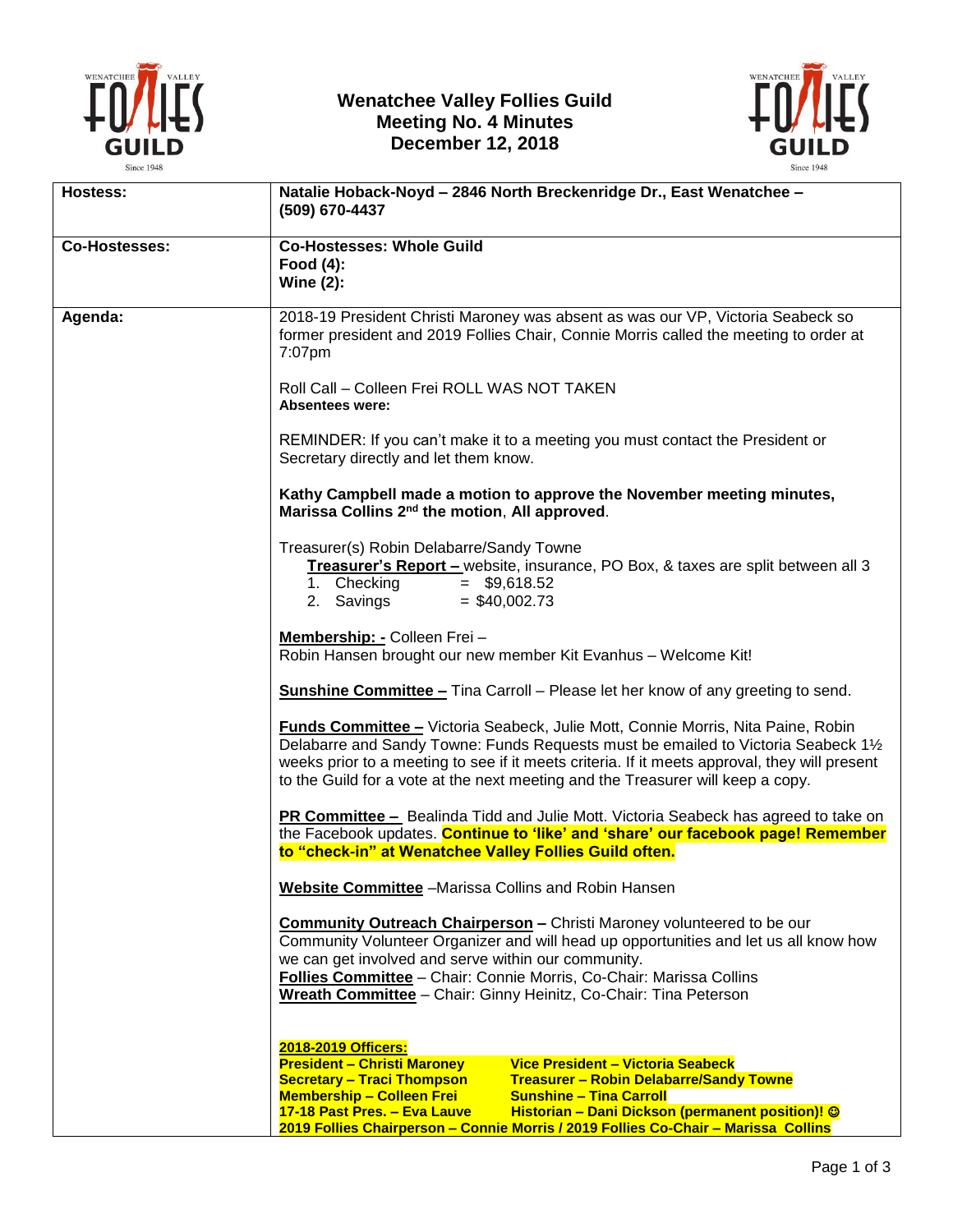

**Wenatchee Valley Follies Guild Meeting No. 4 Minutes December 12, 2018**



*OLD BUSINESS:*

| Item<br>No. | <b>Item of Discussion</b>                                                                                                                                                                                                                                                                                                                                                                                                                                                                                                                                                                                                                                                                                                                                                                                                                                                                                                                                                                                                                                                                                                                                                                                                                                                                                                                                                |
|-------------|--------------------------------------------------------------------------------------------------------------------------------------------------------------------------------------------------------------------------------------------------------------------------------------------------------------------------------------------------------------------------------------------------------------------------------------------------------------------------------------------------------------------------------------------------------------------------------------------------------------------------------------------------------------------------------------------------------------------------------------------------------------------------------------------------------------------------------------------------------------------------------------------------------------------------------------------------------------------------------------------------------------------------------------------------------------------------------------------------------------------------------------------------------------------------------------------------------------------------------------------------------------------------------------------------------------------------------------------------------------------------|
| Oct.<br>1.1 | All monies from the proceeds of the Follies 2019 Show is going to the Children's Foundation not to Follies<br>Guild. Make sure you say that when selling.                                                                                                                                                                                                                                                                                                                                                                                                                                                                                                                                                                                                                                                                                                                                                                                                                                                                                                                                                                                                                                                                                                                                                                                                                |
| Oct.<br>1.2 | Finance Committee - Christi Maroney, Sandy Towne, Karen Wade, Beth Stipe from the Community<br>Foundation. They went over our Bylaws and Beth suggested we combine all our accounts and have 1 checking<br>account and 1 savings account and any money we make over the three years of raising funds of wreath sales,<br>spring fling monies and Follies Shows go to the Children's Foundation. Possibly keep all monies into the<br>Savings account to earn more interest and then transfer money to the checking account for paying invoices.<br>Colleen mentioned our bylaws are already accommodating the 3 accounts.<br>Beth will come talk to all of us in March or April and we can listen to her thoughts about what to do with our<br>funds.<br>Christi mentioned it's exciting and historic and we are all excited to move forward.<br>Christi and Beth will re-do our funds request form.                                                                                                                                                                                                                                                                                                                                                                                                                                                                     |
| Oct.<br>1.5 | Meeting in January will be held at the PAC if at all due to rehearsals.                                                                                                                                                                                                                                                                                                                                                                                                                                                                                                                                                                                                                                                                                                                                                                                                                                                                                                                                                                                                                                                                                                                                                                                                                                                                                                  |
| Nov.<br>1.6 | Victoria Seabeck and Bealinda Tidd will get together on PR for our Follies Show.<br>Bealinda will be adding to all the local calendars of events along with NWC Life and iFiber along with radio<br>stations. Sunny FM (Dave Harold) will do a 60 second and 30 second PSAs which will go on 6 stations. We will<br>have 60 ads running. Those will be split between December 22 and January 5 for the Follies Kick Off and then<br>Jan. 14 through the run of the show for the actual Follies Show.<br><b>UPDATE 12/12/18:</b><br>Bealinda brought 100 posters and small fliers for everyone to take and put up around town. Reader boards at<br>Ballard Ambulance and Buzz Inn will run ads along with TV and radio ads. On Dec. 19, Dave and Sheryl<br>Sutherland will be filming a short video ad that will run in each show. There will be a facebook invite going out<br>so please forward and invite everyone you know.                                                                                                                                                                                                                                                                                                                                                                                                                                           |
| Nov.<br>1.7 | Kick-off - Saturday, January 5 no ticket is needed and it is free.<br>All Follies Guild Members should be present at the Kick Off Party on January 5 - Little Black Dress and bring a<br>Boa.                                                                                                                                                                                                                                                                                                                                                                                                                                                                                                                                                                                                                                                                                                                                                                                                                                                                                                                                                                                                                                                                                                                                                                            |
| Nov.<br>1.8 | WVFG Website – Go to the Members section and type in follies and all the information is in there.                                                                                                                                                                                                                                                                                                                                                                                                                                                                                                                                                                                                                                                                                                                                                                                                                                                                                                                                                                                                                                                                                                                                                                                                                                                                        |
| Nov.<br>1.9 | <b>Follies Show Committees</b><br>Cast Party – Ginny Heinitz at Pybus new event Center – free for cast member and \$10.00 for one addt'l ticket.<br>T-Shirt Wearables - Nita Paine will do the T-Shirt for cast members they will be \$10.00 each.<br>Finance Committee - Sandy and Robin (big sponsorships are sold)<br>Kick Off Party – Colleen Frei at the PAC – 1/05/19 Guild be there for photo at 6:30. Party starts @ 7pm<br>DVD - Marissa Collins<br>Program - Eva Lauve<br>Props - Deanna Bollinger<br>PR - Bealinda Tidd (posters and flyers) brought 100 posters and fliers for members to take.<br>Talent - Kathy Campbell (she will send out facebook posts on 12/10 and 12/28 to invite the community-SHARE)<br>rehearsals will be at the Senior Center except for Tuesday nights they will be at WA Elementary. Then at the<br>PAC starting 1/21/19.<br>Tickets and Patrons - Donna Parsons and Natalie Hoback-Noyd - Past Follies members will be recognized at<br>shows and ticket information will be mailed to them. 11/28/18 - 120 envelopes went out to past Guild members.<br>Wardrobe - Kathy Langevin, Christi Maroney, Connie Morris<br>Lobby - Ruby Proffitt will put up posterboards for diamond levels and will have a photo corner w/props.<br>Jaime Donegan - Dani Dickson will be sure our director is taken care of while he is in town. |